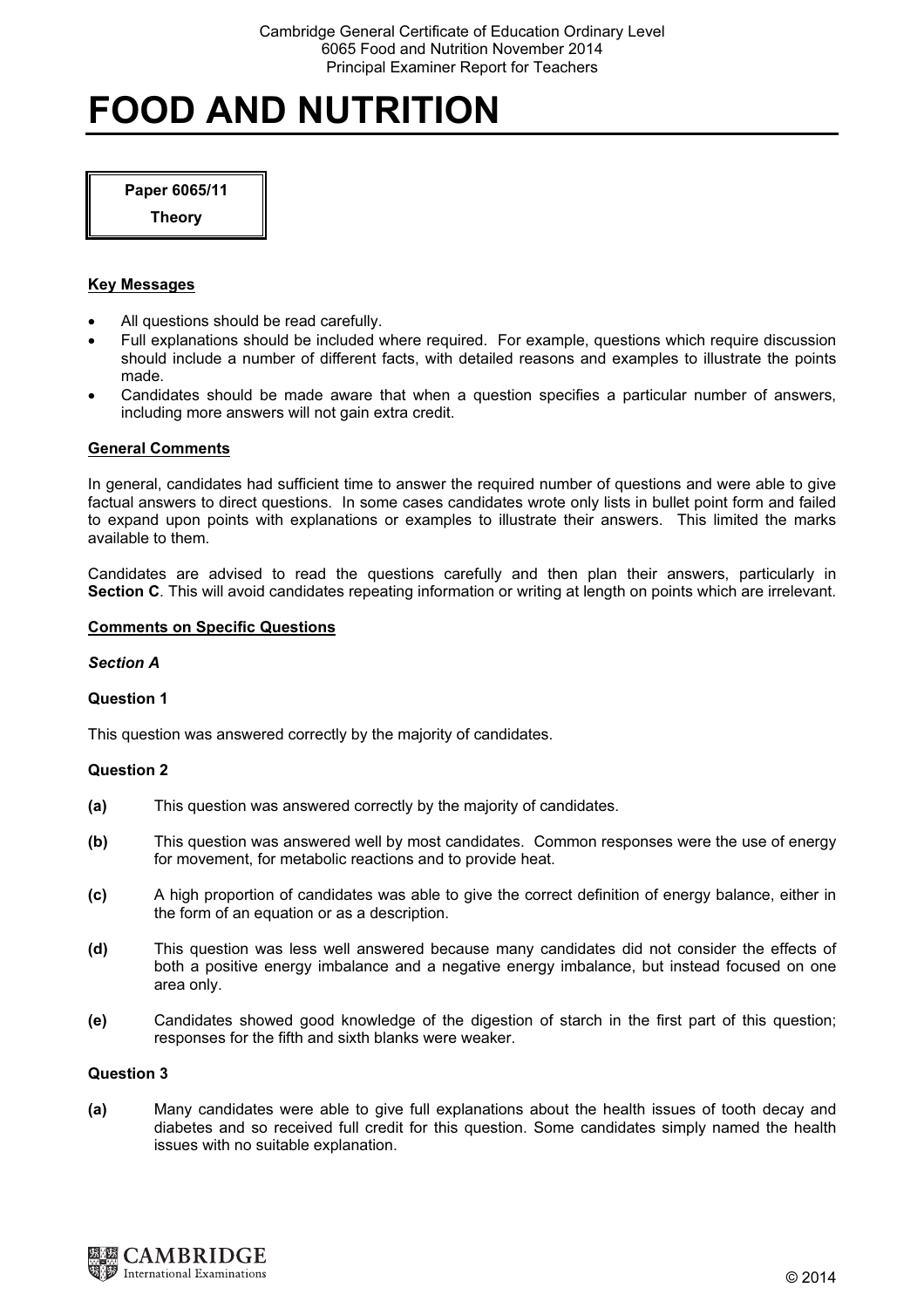(b) The majority of candidates gave some very good answers as to how to reduce the intake of sugar in the diet. Some candidates gave suggestions for *replacing*, not reducing, sugar, such as taking tea with honey, which were not awarded credit.

# Question 4

- (a) This question was generally well answered with the majority of candidates receiving full credit. Candidates demonstrated a great deal of knowledge and understanding of the benefits of fibre. The most common responses were that NSP absorbs water, making faeces soft, bulky and easier to expel; NSP stimulates peristalsis; and that NSP can help lower blood cholesterol.
- (b) A high proportion of candidates was awarded full credit for this question. The most common responses referred to constipation, diverticular disease, cancer of the colon and haemorrhoids.
- (c) Some very inventive and original ideas were given in answer to this question. Candidates clearly demonstrated their subject knowledge and many local varieties of high-fibre foods were given. To achieve full credit on this question, candidates were required to give four different ways of increasing NSP; some candidates repeated methods, for example suggesting the use of wholemeal flour for more than one of the dishes, and so were not awarded full credit.

# Question 5

In the majority of cases this was extremely well answered by candidates. Many answers included relevant nutrients and full and appropriate reasons for their inclusion in the diet of a pregnant woman. Some candidates gave general meal planning advice which was not awarded credit because the question related specifically to the nutrients required by a pregnant woman.

# Section B

# Question 6

- (a) This question was answered correctly by the majority of candidates.
- (b) This question was less well answered by candidates. Some candidates did not fully explain the term cross-contamination. Many candidates incorrectly stated that cross-contamination is caused by transfer of odours from strong smelling food. Some candidates were not specific in their reference to raw foods, which precluded the awarding of marks because the meaning was not entirely clear.
- (c) A high proportion of candidates failed to realise that the chicken is high risk due to the favourable conditions provided for microbial growth, in particular moisture and high protein content. Many candidates referred to chicken as being a high fat meat or to it being a food which is generally fried, so making it high risk in the nutritional sense, rather than in the sense of food spoilage.
- (d) Some candidates listed suitable information found on a label but did not explain the significance of the information so were unable to receive full credit. Some candidates provided irrelevant information about nutritional labelling.
- (e) Many candidates gave good answers showing knowledge of how to store cooked chicken to limit bacterial growth and demonstrated an awareness of the correct temperatures for storage. Very few candidates mentioned the fact that the chicken should be cut into small pieces for reheating to enable the heat to penetrate. Some candidates incorrectly discussed storing raw chicken rather than cooked.
- (f) This question was answered correctly by the majority of candidates.

# Question 7

- (a) This question was well answered by the majority of candidates.
- (b) Most candidates received full credit for naming four cereals. Some candidates suggested breakfast cereals or pasta which were not acceptable answers; others gave alternative names for the same cereal, e.g. corn and maize, which was only accepted as one valid answer.

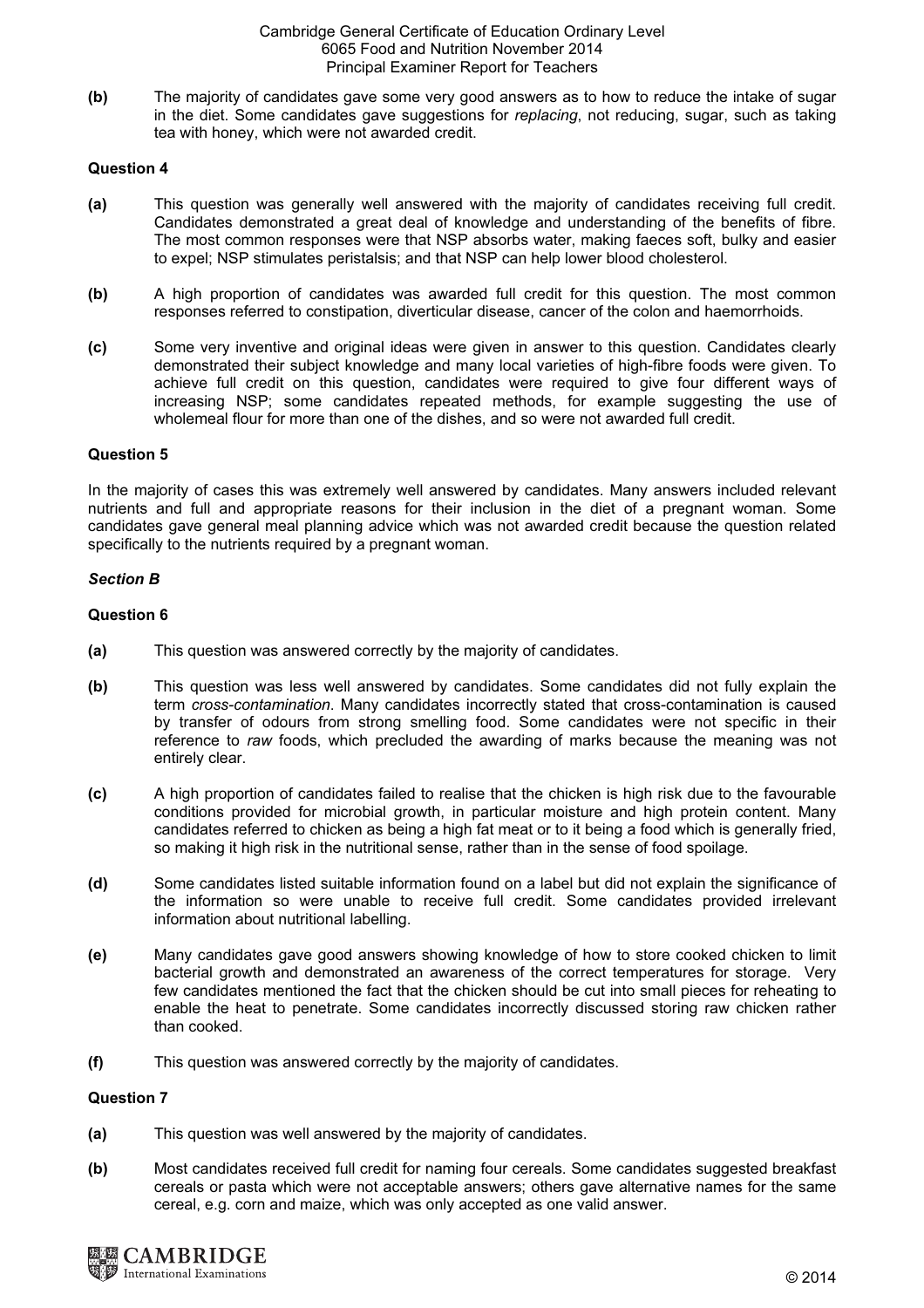- (c) This question was answered correctly by the majority of candidates. Some candidates provided impressively detailed answers about gelatinisation.
- (d) Some candidates listed several different types of flours for each product; the mark was awarded for the first flour mentioned and the matching reason for the choice. The most popular answers were strong flour for bread rolls; plain or white flour for shortcrust pastry; and self-raising flour for fairy cakes.
- (e) This question was generally answered well by the majority of candidates.

# Question 8

(a), (b) and (c) There were many correct answers given by candidates to these questions, such as the use of an egg glaze for the bread rolls; fluting the edges of the pie; and decorating the fairy cakes with butter cream and chocolate sprinkles. For part (b), some candidates did not understand what was meant by "savoury". Throughout the question, some candidates gave responses which indicated ways of serving or presenting the foods, rather than techniques which could be used to enhance the appearance of the dishes prior to serving.

# Section C

# Question 9

Candidates are reminded of the need to make their answers relevant to the question and avoid repeating information. The best answers were written clearly and concisely and provided relevant specific information.

(a) The majority of candidates gave very competent accounts, with suitable reasons, for the increased use of convenience foods. Popular responses included that working families have less time for preparing meals so tend to choose convenience foods to save time and effort. In some answers there was confusion over the difference between convenience foods and fast foods.

 In the section on the concern about the use of convenience foods, many candidates referred to their cost and that additives may be used to enhance colour, flavour, texture and keeping quality. Some candidates referred to the loss of water-soluble and heat-sensitive vitamins during processing, with the best answers specifically mentioning vitamins B and C.

 Some candidates limited the credit available to them by providing only statements without further explanations.

(b) The responses to this question were generally of a good standard with popular answers including that food is cooked to make it safe to eat; to change the colour, texture and flavour of food; and to improve shelf life. To achieve full credit, answers should have included examples. As an illustration, against the point "cooking food adds variety to the diet" the example of cooking eggs by poaching, frying, boiling etc. would have been appropriate.

 There were many good accounts of the changes which take place when meat is cooked by grilling stewing and roasting. The best answers for stewing described how collagen is converted by moist heat into soluble gelatine allowing the muscle fibres to loosen and tenderising the meat. Many candidates did not receive full credit, however, because they did not include suitable examples, as required by the question.

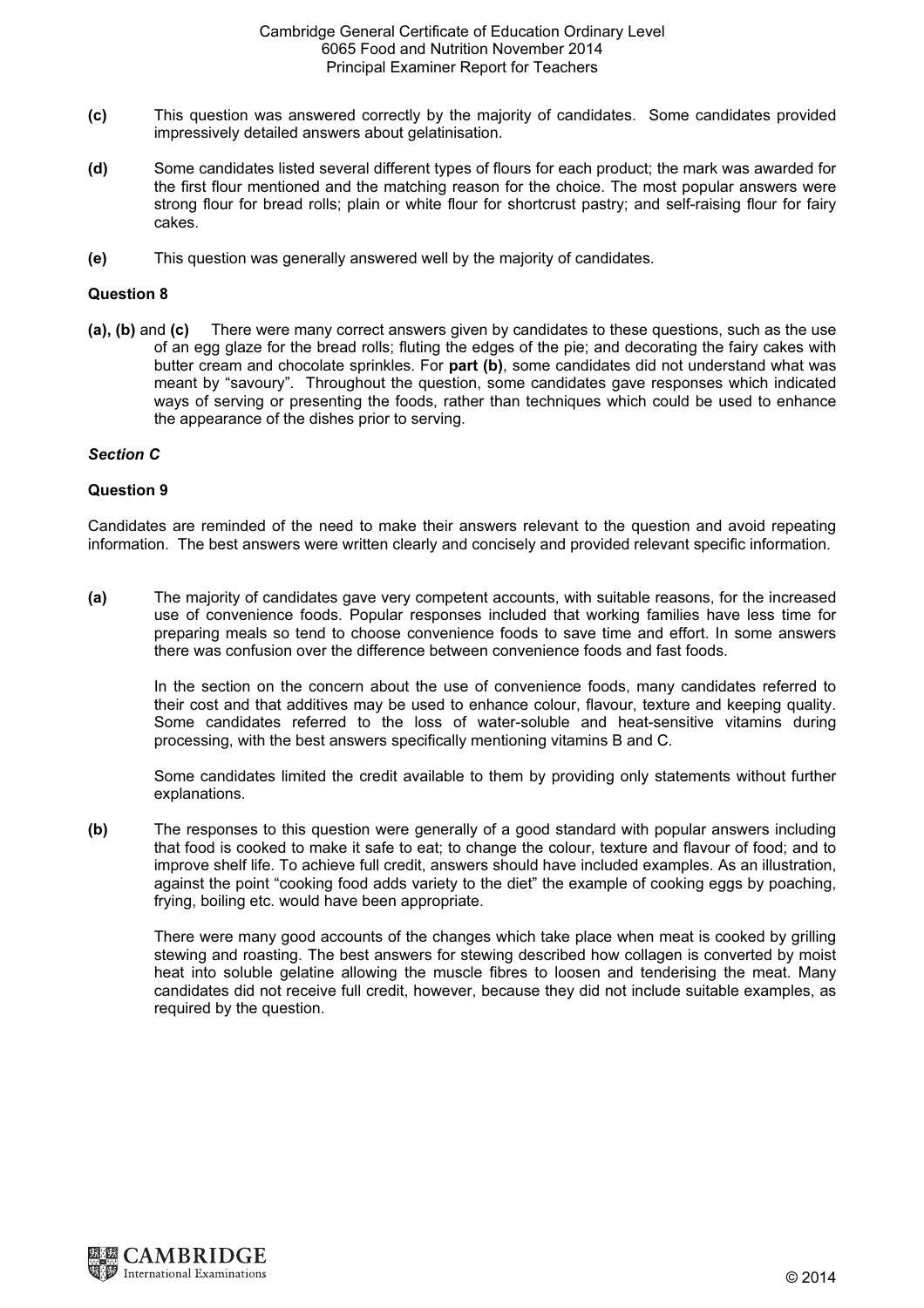Cambridge General Certificate of Education Ordinary Level 6065 Food and Nutrition November 2014 Principal Examiner Report for Teachers

# FOOD AND NUTRITION

Paper 6065/12

Theory

# Key Messages

- All questions should be read carefully.
- Full explanations should be included where required. For example, questions which require discussion should include a number of different facts, with detailed reasons and examples to illustrate the points made.
- Candidates should be made aware that when a question specifies a particular number of answers, including more answers will not gain extra credit.

### General Comments

In general, candidates had sufficient time to answer the required number of questions and were able to give factual answers to direct questions. In some cases candidates wrote only lists in bullet point form and failed to expand upon points with explanations or examples to illustrate their answers. This limited the marks available to them.

Candidates are advised to read the questions carefully and then plan their answers, particularly in Section C. This will avoid candidates repeating information or writing at length on points which are irrelevant.

# Comments on Specific Questions

### Section A

### Question 1

Most candidates answered the question correctly but often answers missed the key word "unbalanced" and many candidates did not use the term nutrients.

# Question 2

- (a) There were not many fully correct responses to this question. Many candidates confused thiamine and riboflavin, and left B3 unanswered or wrote cobalamin or folate. Some candidates incorrectly wrote about other vitamins, for example vitamins C, D and K.
- (b) Very few candidates achieved full marks for this question. Marks were not awarded for the use of general terms, such as vegetables and fruits, as not all vegetables or fruits provide a good source of vitamin B.
- (c) Many candidates were unable to give the correct answer of vitamin  $B_{12}$  or cobalamin. The most common responses were vitamin C or iron.
- (d) A high proportion of candidates provided three correct responses. Common errors were incorrect responses for ascorbic acid; calcium instead of iron; and anaemia instead of scurvy.
- (e) Candidates were expected to give different and wide ranging sources of vitamin C in their answers. A common error made by candidates was being too general, for example stating simply vegetables or fruit, without providing specific examples.
- (f) Many candidates achieved at least one mark for this question, with the most common answer being that the vitamins dissolved in the water. Occasionally, candidates incorrectly referred in their

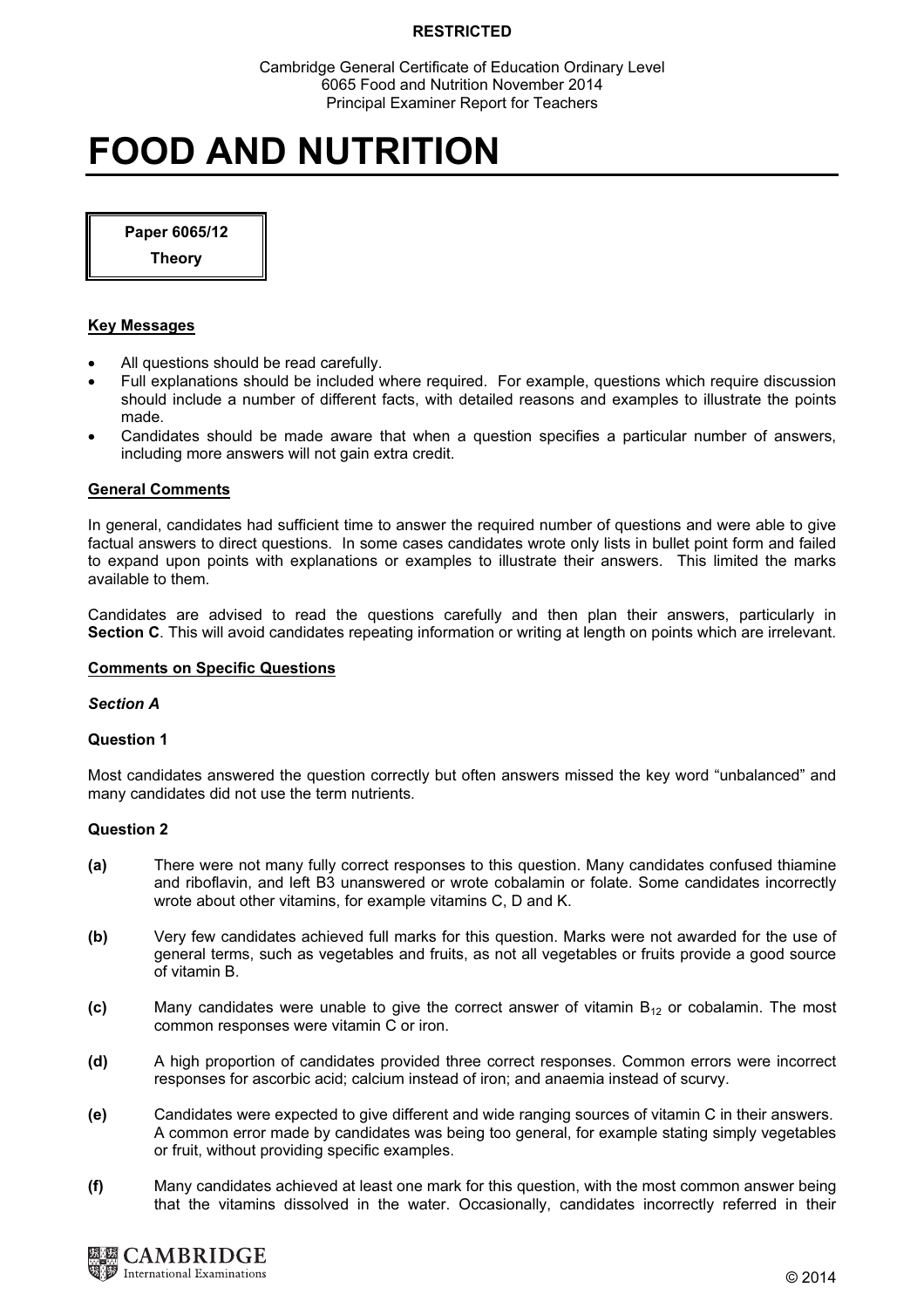## Cambridge General Certificate of Education Ordinary Level 6065 Food and Nutrition November 2014 Principal Examiner Report for Teachers

answers to the vitamins coagulating.

# Question 3

Most candidates were able to state that calcium is used for the formation of bones and teeth. Fewer candidates stated that calcium is important for the clotting of blood and for the function of nerves and muscles.

Many candidates correctly identified at least one source of calcium. The most frequent answers given were milk, cheese and yoghurt.

Most candidates knew that calcium deficiency can result in rickets, osteoporosis or osteomalacia.

# Question 4

- (a) In general, candidates showed a poor understanding of the action of amylase in digestion. Many candidates did not attempt this question at all.
- (b) The majority of candidates showed a poor understanding of the action of lipase in digestion and many candidates did not attempt this question at all. Some candidates incorrectly stated that lipase is present in fat.
- (c) This part of the question was better attempted than the earlier parts and candidates showed a reasonable understanding of the action of pepsin.

#### . Question 5

This question was specifically directed at manual workers; therefore general meal planning information was not awarded marks. Similarly, suggesting named dishes that could be served in the packed lunch was not a requirement of the question and was not credited. A small minority of candidates did not appreciate the requirements of a manual worker and incorrectly stated that the meal should not include a lot of high-energy foods.

Successful candidates highlighted the special needs of manual workers, including the necessity of fat and carbohydrate for energy; protein for repair; and vitamin B to release the energy from fats, carbohydrates and protein. Some candidates mentioned the various nutrients required but failed to state their relevance for a manual worker.

Some candidates discussed suitable packaging for the packed lunch and that the food should be appropriate to eat outdoors.

# Section B

# Question 6

- (a) This question was generally well answered. The majority of candidates was able to name five types of vegetable and provide correct examples. Common errors included referring to potatoes as roots. Some candidates gave examples of vegetables but no corresponding type. A few candidates incorrectly identified the types of vegetables as raw, canned, dried, fresh and frozen.
- (b) This question proved to be difficult for many candidates and was not answered well. Many candidates simply listed the various nutrients found in fresh vegetables but failed to give their relevant functions. Very few candidates discussed the aesthetic benefits, such as colour, texture, flavour and variety of dishes, which vegetables add to the diet.
- (c) The majority of candidates attempted this question but very few were awarded credit. There appeared to be a lack of knowledge regarding freezing as a method of preservation. In some cases candidates identified processes correctly, but provided no explanation. Responses frequently referred to other preservation methods, such as canning, refrigeration and dehydration.
- (d) Very few candidates answered this question correctly.

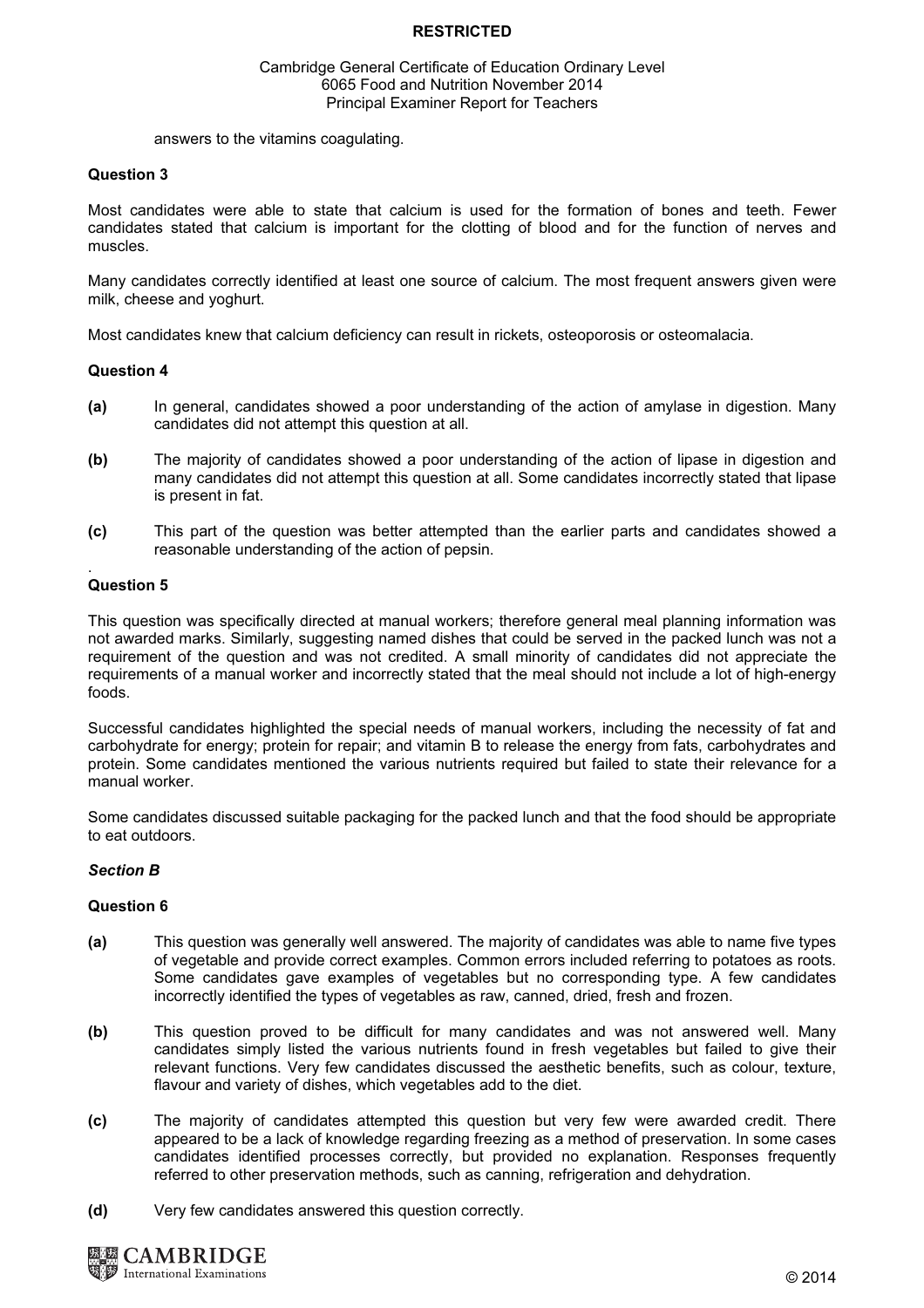### Cambridge General Certificate of Education Ordinary Level 6065 Food and Nutrition November 2014 Principal Examiner Report for Teachers

(e) Many candidates scored well on this question. Popular reasons given were shelf life, time saved during preparation and cooking, and the use of produce when not in season. Very few candidates referred to less wastage through decay, or the retention of colour or nutritional content.

# Question 7

- (a) (i) The majority of candidates attempted this question but candidates often did not receive full credit because they did not provide reasons for their answers. There were many incorrect references made to the danger of radiation posed by microwaves and that microwaves can cause cancer and are unsafe. Statements of this kind are inaccurate.
- (a)(ii) This question was poorly answered. Those candidates who were able to identify advantages and disadvantages often did not receive full credit because they did not provide reasons for their answers. Many candidates held the misconception that a food processor is used for cooking food.
- (b) Most answers included the advice that electrical equipment must not be touched with wet hands and that flexes should not have bare wires. Some candidates advised that the manufacturer's instructions should always be followed and the equipment be regularly serviced.

### Question 8

- (a) This question was answered correctly by the majority of candidates.
- (b)(i) This question was answered correctly by the majority of candidates.
- (b) (ii) Many candidates correctly identified that the self-raising flour contained baking powder; a few candidates incorrectly identified the raising agent as yeast. Some candidates incorrectly referred to adding the milk, kneading the mixture, or baking as the process for incorporating carbon dioxide into the mixture.
- (c) Most candidates were able to note one or two changes which take place during the baking of the scones though overall this question was not answered well. Candidates need to understand the principles involved in Food and Nutrition, as illustrated by this question, as well as practical aspects of the subject.
- (d) (i) This question was answered correctly by the majority of candidates.
- (d) (ii) This question was answered correctly by the majority of candidates.
- (d) (iii) This question was answered correctly by the majority of candidates. Most candidates gave the answer of lowering the sugar.
- (d) (iv) A number of candidates incorrectly referred to adding more milk or water to the mixture; correct answers referred to the addition of wholemeal flour, grains or dried fruit.
- (e) The most popular answers for this question were adding cheese or herbs. Some candidates did not understand what was meant by "savoury" and incorrectly referred to adding chocolate or jam.

# Section C

# Question 9

Candidates are reminded of the need to make their answers relevant to the question and avoid repeating information. The best answers were written clearly and concisely and provided relevant specific information.

(a) Fewer candidates choose this question. The most successful candidates referred to many different relevant points and provided clear examples and discussion. Good answers related food choice to factors such as dietary recommendations, religion, purchasing power, climatic conditions and the persuasive powers of advertising. Some candidates concentrated too heavily on a very limited

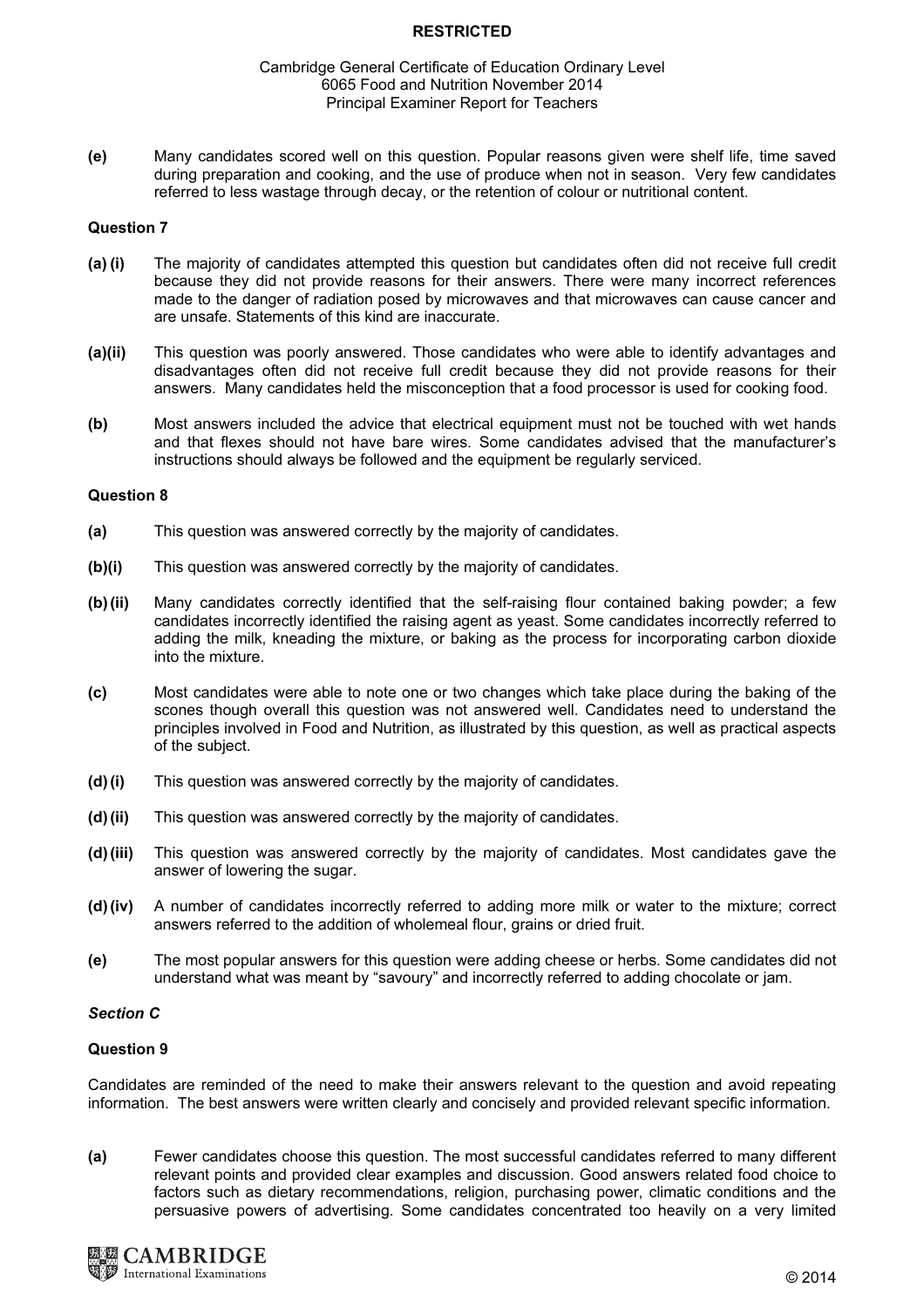# Cambridge General Certificate of Education Ordinary Level 6065 Food and Nutrition November 2014 Principal Examiner Report for Teachers

range of factors affecting food choice in their answers.

(b) Some candidates concentrated on providing responses for kitchen hygiene practices but gave limited evidence for the causes of food spoilage. The most popular responses covering the causes of food spoilage were bacteria, natural decay, pests and pets. Some candidates suggested suitable answers for causes but did not provide correct examples.

When candidates discussed kitchen hygiene, the most common responses focused on thoroughly washing kitchen equipment. The use of different chopping boards, covering foods, control of pests and use of dustbins were also correctly cited as examples of good kitchen hygiene practices. Points relating to personal hygiene were not relevant to this question and did not gain credit.

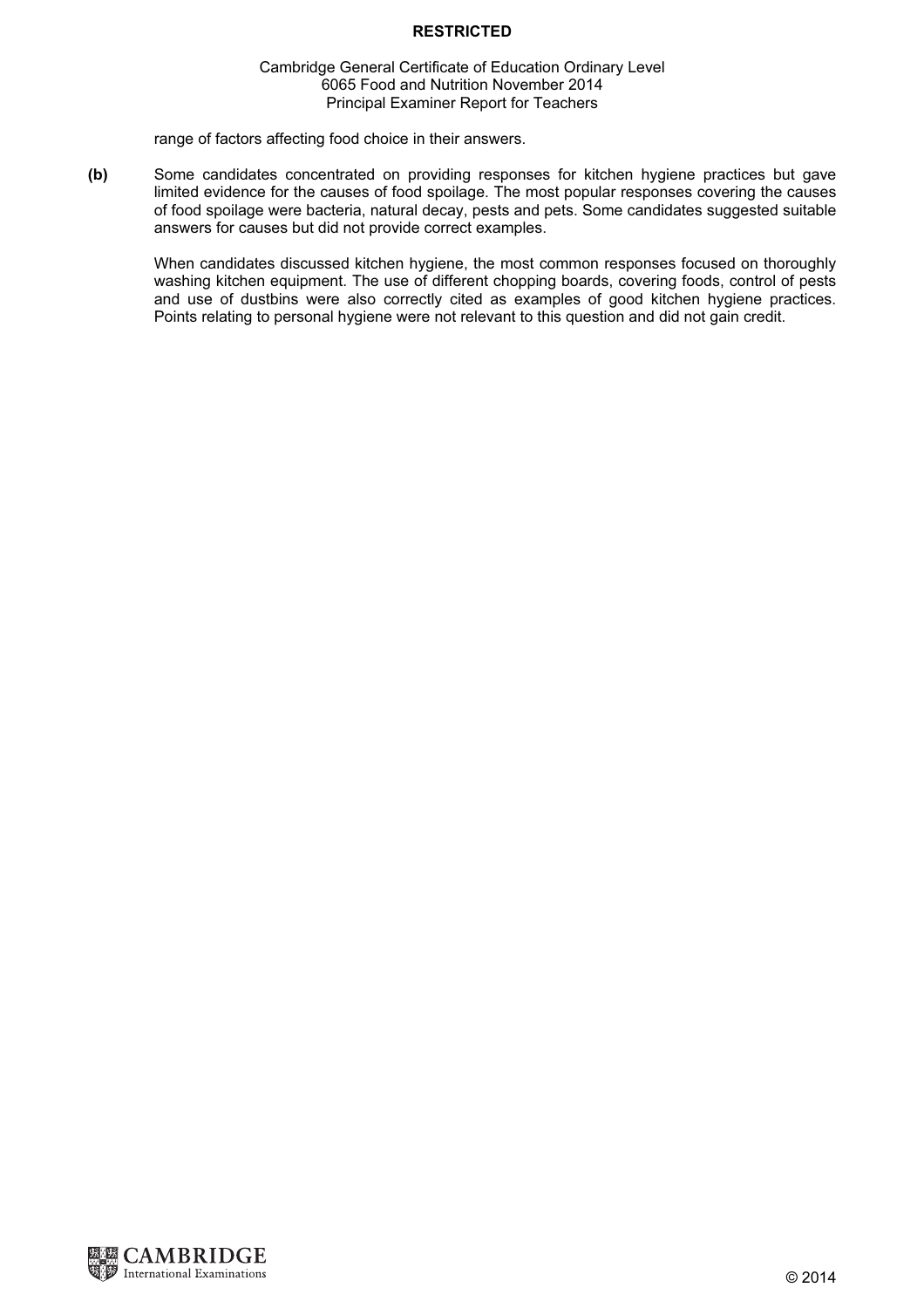# FOOD AND NUTRITION

Paper 6065/02

<u>Practical</u>

# Key Messages

- Candidates should read the test questions carefully so that the correct dishes are chosen to answer the question set.
- A wide range skills and a variety of cooking methods should be used without repetition.
- Candidates should avoid making simple assembly type dishes, e.g. salad.
- Planning should include details of methods, cooking times and oven temperatures.
- Time plans should be written in "real time"; candidates should not simply write out one method after another.

# General Comments

All Centres must ensure they are familiar with the instructions published by Cambridge International Examinations and sent to all Centres; these instructions clearly state that five of the published eight tests are to be used in each Centre and that they must be allocated to candidates in strict alphabetical order.

Many Centres presented work which was of a pleasing standard. Candidates answered the majority of the test questions well, with a wide variety of suitable and skilful dishes. Most Preparation Sheets were completed neatly and correctly and were fastened together in the correct order. Many candidates used several carbonised sheets for their Time Plans; only one set of carbonised sheets should be used. On a few occasions, marks were not totalled correctly or were not transferred correctly onto the Practical Test Working Mark Sheets. All additions and transfers of marks should be checked by another person before the work is forwarded to the examination board. Correct documentation should be sent with all the Practical Test work; MS1 sheets (Practical Test Working Mark Sheets) were missing from several Centres.

All candidates' work must show evidence of marking and annotation must be included with the work to give a clear explanation of how and where marks have been awarded. This is particularly important in the "Method of working" and "Quality/Results" sections; these parts of the work are not seen by the Moderator and therefore the marks can only be verified if there is a clear explanation of how the Practical Test progressed and how the final dishes looked and tasted when they were served. The comments should be specific to each individual candidate. At the present time photographs are not compulsory; however photographic evidence can help support the marks awarded. From 2017, the inclusion of photographs as further supporting evidence will be compulsory.

It is important that Examiners study the questions and the mark scheme carefully before any marks are awarded to ensure that the test questions are answered correctly and the correct marks are applied. In many cases candidates failed to include accompaniments with their two-course meals, yet received full credit. The mark scheme must be strictly adhered to; marks should not be adjusted in any way to exceed the marks listed on the mark scheme.

When initial incorrect choices are made or the dishes chosen show few skills, the maximum mark available in the "Quality/Results" section must be reduced accordingly. If only limited skills are shown in the actual Practical Test, the maximum mark available in the "Method of working" section must be reduced.

Some candidates chose dishes that did not answer the set test, e.g. small cakes or biscuits made instead of desserts for the two-course meals; cakes made by the creaming method instead of the whisking method for Question 1; dishes that were predominantly sweet for the family gathering for Question 3; dishes that did not have a high enough energy value for the meal for two manual workers for Question 4; inappropriate dishes chosen as part of a picnic for **Question 6**; and dishes that were far too high in fat and sugar for two elderly relatives in Question 7. A number of Examiners awarded high marks for dishes with low skill, e.g. grilled chicken, steamed fish, simple salads, and pasta dishes using bought pasta and cream-based sauces.

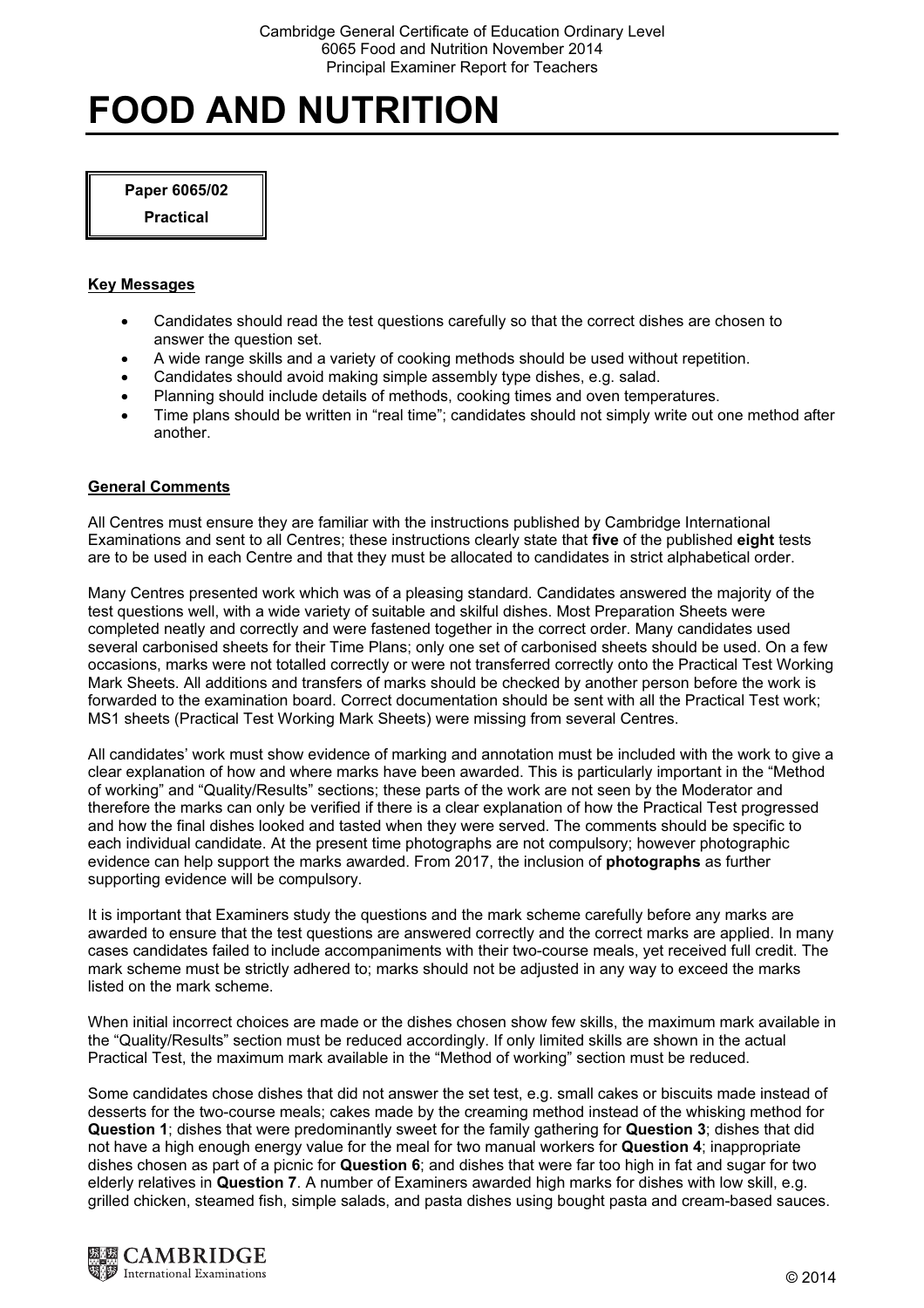Some candidates prepared drinks. Drinks are not usually very skilful and should only be prepared when specifically asked for in the test. The mark scheme states that "maximum marks must be reduced for simple dishes" yet this was not always applied correctly.

Candidates who repeated skills, e.g. used the creaming method to make a cake and a pudding, or repeated ingredients, e.g. used sausage meat to make scotch eggs and sausage rolls, should have been penalised in the "Choice" section of the Practical Test. In the "Choice" section, candidates should list their dishes clearly for parts (a) and (b) of the question or should indicate which dishes include particular ingredients, pieces of equipment or methods, as required by the question. A number of candidates listed their dishes randomly so it was very difficult to check which parts of the question were being answered.

Meals should be well-balanced and provide a range of textures, flavours and colours. Many of the meals chosen were very bland or repetitive in terms of skills, ingredients and flavours. Some inappropriate accompaniments were chosen, e.g. beef stew served with rice, potato salad and coleslaw. Often main courses were served without any accompaniments. Meals were often very heavy in carbohydrates and /or lacking in protein.

Recipes should be written clearly alongside each named dish and should be checked carefully to ensure that all major ingredients are included and that the recipes are correct for the skills being shown, e.g. the recipe proportions are correct for pastries, creamed mixtures, whisked mixtures, sauces, etc. Many candidates omitted the main ingredients, e.g. yeast and flour for a pizza base. Many candidates made far too many portions of the dishes they had chosen; this added considerably to the cost of ingredients and was also very time consuming. Cake, biscuit and pastry mixtures should be limited to a maximum of 250 g flour, sauces to approximately 250 ml of milk, etc.

Time plans should show the sequence of work to be followed for the duration of the Practical Test. Brief methods should be included for all dishes together with oven temperatures, cooking methods and cooking times. Many candidates completed their Time Plans well, while others did not include enough detail. Many Time Plans would benefit from being written more succinctly; tasks should be dovetailed so that while one dish is cooking, another is being prepared. Many candidates simply stated on their Time Plans that they would make each dish sequentially, restricting the credit available to them. Time Plans should include the key points of making each dish and show the "real time" sequence of working.

Many candidates received full credit for stating the correct serving sequence, when in reality, the Time Plans showed that their main courses had been ready for over an hour. Cakes and cold desserts that need decorating should be made early in the test time to allow for cooling / setting before they are decorated. A number of candidates had difficulty sequencing their work in the best way and this is an area for improvement. Candidates should be penalised for poor sequencing and for preparing dishes in the wrong order, especially when undercooked dishes would represent a health risk.

Candidates can gain credit for stating three washing up sessions within the test time. The final washing up session must be included within this test time in order to gain maximum credit in this section.

Shopping Lists were generally completed well but were not always thoroughly checked by Examiners. Candidates should not mix units of measurements. Metric units are preferred.

# Comments on Specific Questions

# Question 1

Most candidates answered part (a) well with a range of suitable and skilful dishes although, in some cases, the dishes chosen were not appealing to teenagers. Part (b) was not answered particularly well. Many candidates were confused by the whisking method of cake making. Candidates often chose to make their cake by using an electric whisk or electric mixer, but a creaming method recipe was used. Most candidates were able to prepare a batch of biscuits by the melting method, although many candidates chose very simple flapjack recipes which were not very skilful.

# $\frac{1}{2}$

Many candidates did not answer part (a) successfully. The test required three "main meal dishes" to be prepared, cooked and served, but many candidates did not produce dishes suitable for a main meal. Many candidates stated they were deep-fat frying but used a frying pan and cooked their dishes in a small amount